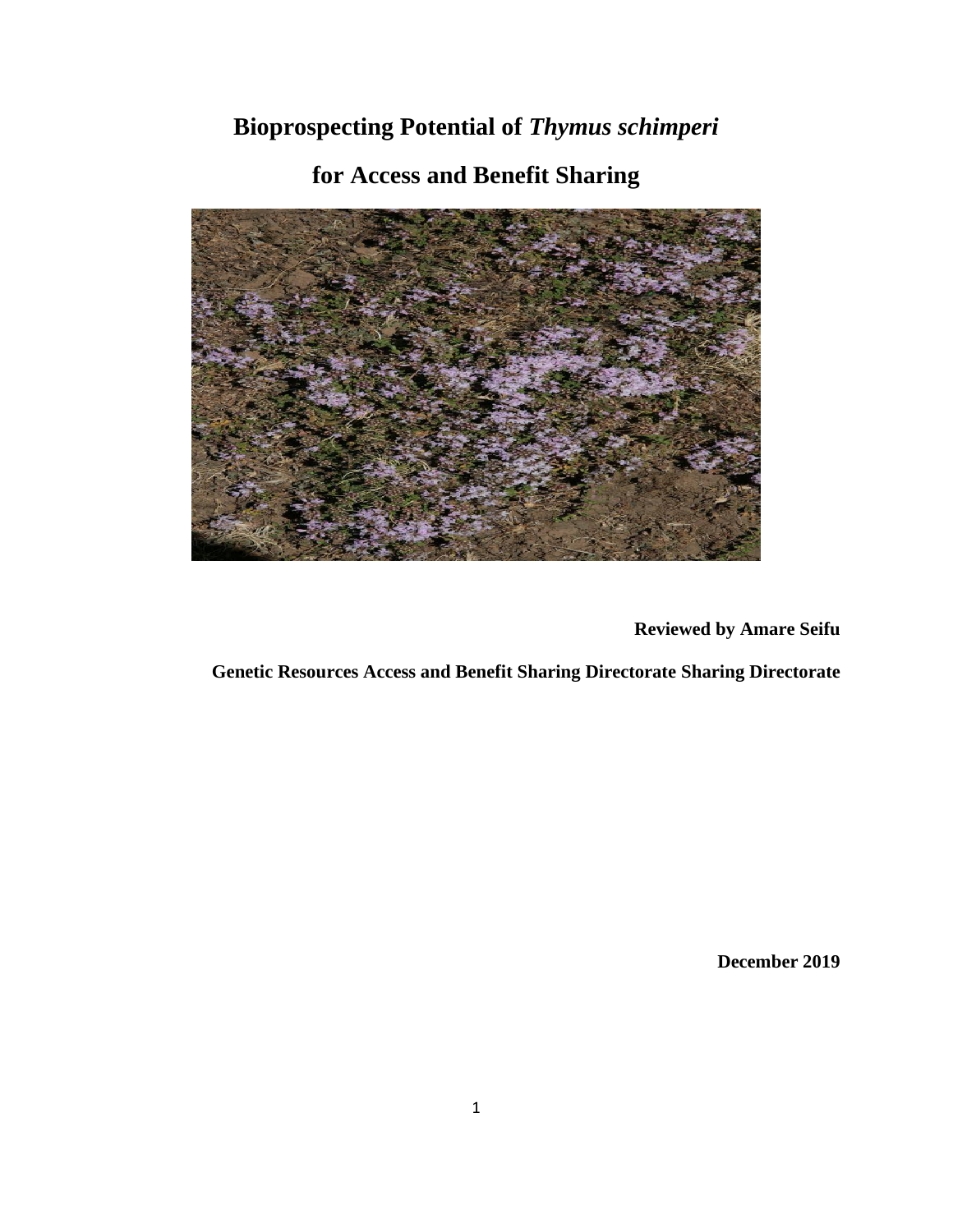#### **1. Introduction**

Ethiopia is endowed with rich plant biodiversity and associated traditional knowledge which creates an environment for successful bioprospecting. However, like other developing countries, Ethiopia lacks financial resources to exploit the plant genetic resources significantly. The only option for Ethiopia is to collaborate with the developed nations or domestic investors and interested one in pharmaceutical, cosmetics and other companies alike and jointly explore them strategically and wisely.

The Ethiopian Biodiversity Institute (EBI), the National Competent Authority via Genetic Resources Access and Benefit Sharing Directorate, plays a practical role in the implementation of the Nagoya Protocol on Access and Benefit Sharing of Genetic Resources and Associated Traditional Knowledge. Accordingly, one of the activities of the Access and Benefit Sharing Directorate is to play a proactive role of introducing easily accessible potential genetic resources for a possible bioprospecting and ABS agreement.

Therefore, the objective of this information is to encourage any bioprospecting company or an individual interested to work on the genetic resource, the commercially important thyme oil, *Thymus schimperi,* for medicinal uses of highly antimicrobial, antiseptic and antifungal activities.

#### **2. Description of the Plant**

*Thymus schimperi* is one of the 350 species of the genus Thymus (Labiatae), which belongs to the family Lamiaceae. The genus name thyme, which is derived from Greek, refers to courage and sacrifice. Thyme was used as incense in ancient temples. *Thymus schimperi* is a multipurpose plant that has been used for various remedies as constituents of traditional medicine in Ethiopia (Kassahun Dires *et al*., 2018).

*Thymus schimperi* and *Thymus serrulatus*, both are locally known as 'Tosign' (in Amharic) and endemic to Ethiopia. It is perennial herb, woody at the base and 5-40 cm high. It is used medicinally and as culinary herbs. The leaves of Thymus are used in Ethiopia as spices to flavor a wide range of food products as well as medicines (Nigist Asfaw *et al*., 2000; Ermias Dagne *et al*., 1998).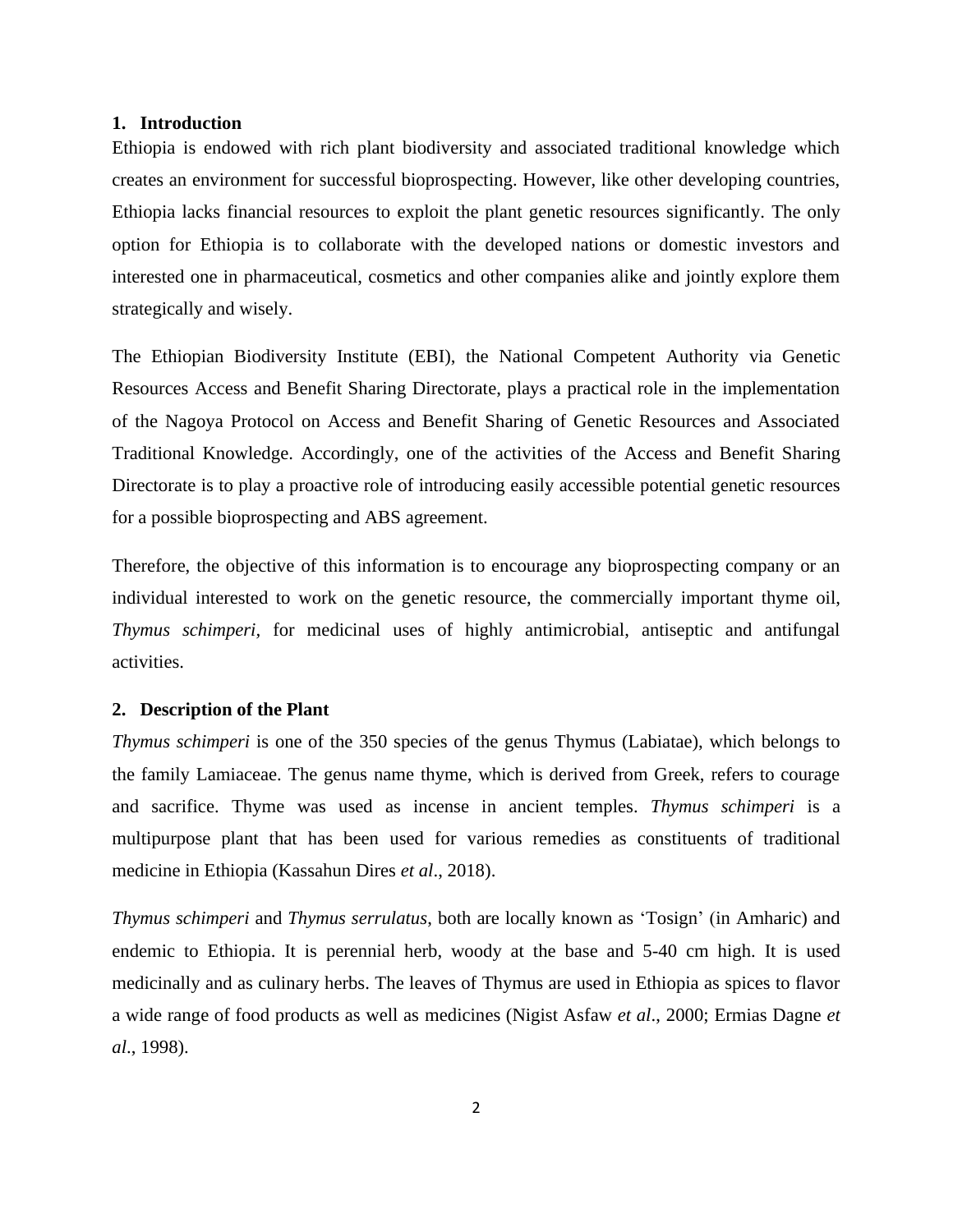#### **3. Distribution**

*Thymus schimperi* Ronniger is endemic to the Ethiopian highlands growing on edges of roads, in open grassland, mountains, on bare rocks and on slopes, between altitudes of 2,200-4,000 m. It grows in the wild at higher altitude areas such as Bale and Debre Sina. *Thymus schimperi* is comparatively found widespread in central, eastern and northern Ethiopia which is restricted to Afromontane and Afroalpine regions of Bale, Shewa, Gonder, and Wollo (the major growing areas in Ethiopia) (Nigist Asfaw *et al*., 2000; Destaw Damtie and Yalemtsehay Mekonnen, 2015).

#### **4. Ethno-medicinal and other uses**

*Thymus schimperi* is used as traditional medicine and herbs used in cooking. The fresh or dried leaves of both species (*T. schimperi* and *T. serrulatus*) are used locally as condiments in the preparation of chili powder, stew, bread and tea. Wild thyme, which is used to make a tea, is harvested by people living close to the town of Dinshu and near Menz. Its dried leaves are put in plastic bags and sold to travelers on buses.

The herb is mixed with water to make tea and is recommended as a medicinal remedy for respiratory problems, gastrointestinal disorders and liver disease (Dawit Abebe and Ahadu Ayehu, 1993). The dried leaves of *T. schimperi* are also used in traditional medicine for the treatment of headache, gonorrhea, inflammation, spasm, hypertension, thrombosis, urinary retention, mental illness, eye disease, toothache, stomachache, earache, spasmodic cough, laryngitis, bronchitis, renal diseases, infections, liver disease, leprosy, lung TB, *Tinea capitis*, acne, ascariasis. Its dried leaves are also used to wash skin as mouth wash in Ethiopia (Dawit Abebe and Ahadu Ayehu, 1993; Nigist Asfaw *et al*., 2000; Parvev and Yadav, 2010).

*Thymus schimperi* is also used as an aromatic plant and for making spice almost everywhere in Ethiopia.

## **5. Chemical composition and Pharmacological activities**

Medicinal plants are considered as rich resources of ingredients which can be used in drug development. *T. schimperi* is richer in medicinally important constituents such as thymol and carvacrol. It is found that the essential oil obtained from *T. schimperi* grown in Ethiopia, is rich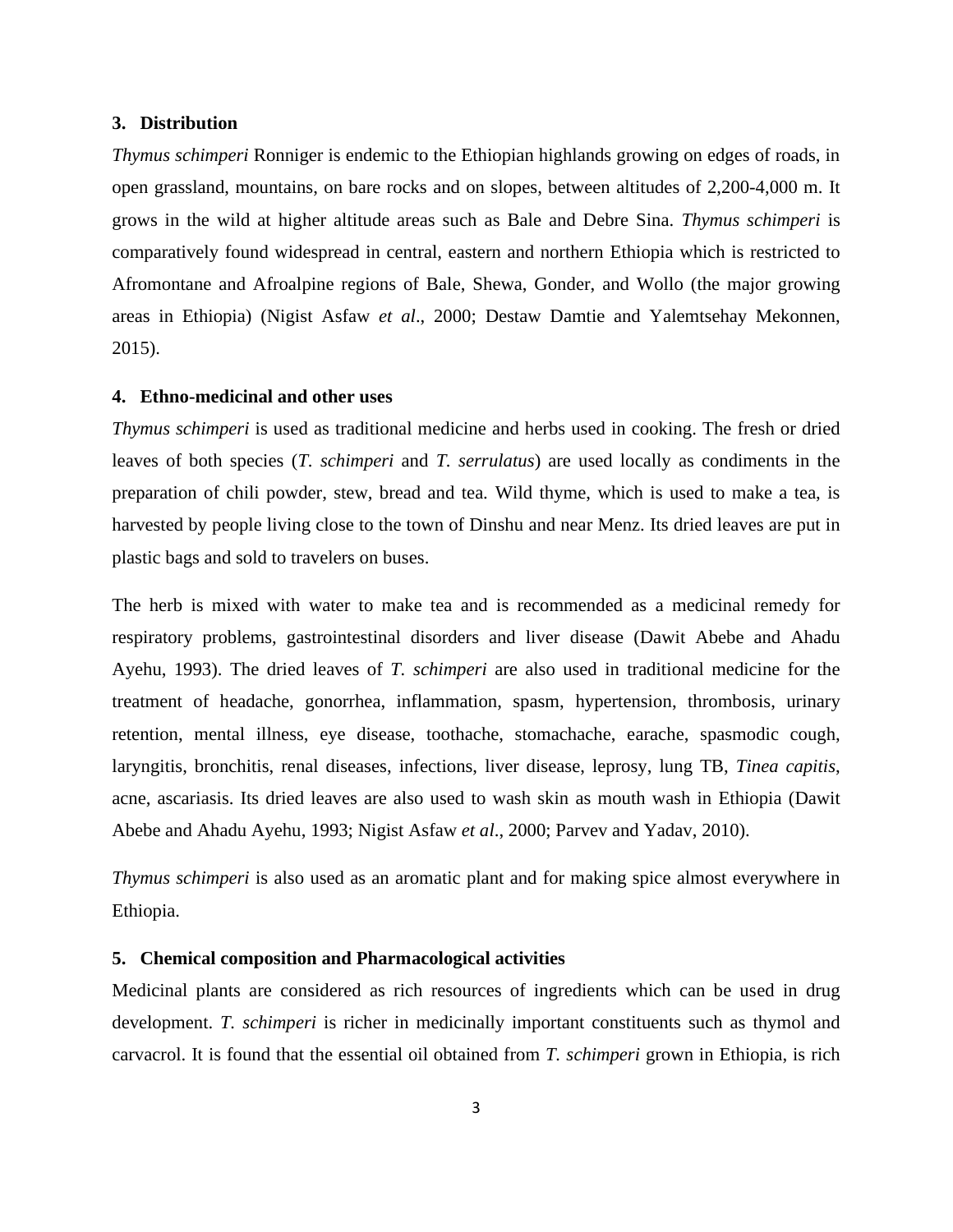in carvacrol (66.2%) and thymol (50%), constituents of thyme which are responsible for antibacterial activity against gram positive and gram negative bacteria due to their effect on the bacterial membrane (Ermias Dagne *et al*., 1998; Atilaw Wube *et al*., 2018).

Many Thymus species yield a commercially important thyme oil, which exhibits highly antimicrobial effect. The volatile oil from thyme was found to contain p-cymene, γ-terpine, carvacrol, rosmarinic acid, eugenol and thymol. The volatile oil has carminative, antiseptic, antimicrobial and antifungal activities (Chandravanshi, 2017). Kesatebrhan Haile (2013) indicated that the phytochemical screening results showed that antimicrobial activities of *Thymus schimperi* could be attributed to the presence of cardiac glycoside, anthraquinones, phenolic compounds and steroids.

## **6. References**

- Atilaw Wube, Abebe Asnake, Alemayehu Hirpa, Belete Yehualaw, Abraham Jemberu and Gebregiorgis Ashebir (2018). *In vitro* evaluation of antibacterial action of *Thymus schimperi* and Garlic (*Allium sativum)* against *Staphylococcus aureus, Escherichia coli*  and *Salmonella typhimurium. Advances in Biological Research* **12** (4): 135-142.
- Chandravanshi, B.S. (2017). Mineral contents of selected medicinal and stimulating plants in Ethiopia. *Biomed. J. Sci. & Tech. Res.* **1**(5): 1-6.
- Dawit Abebe and Ahadu Ayehu (1993). Medicinal Plants and Enigmatic Health Practices of Northern Ethiopia. Berhanena Selam Printing Enterprise, Addis Ababa, 37-114 pp.
- Destaw Damtie and Yalemtsehay Mekonnen (2015). Thymus species in Ethiopia: Distribution, medicinal value, economic benefit, current status and threatening factors. *Ethiop. J. Sci. & Technol.* **8**(2): 81-92.
- Ermias Dagne, Solomon Hailu, Daniel Bisrat and Tadele Worku (1998). Constituents of the essential oil of *Thymus schimperi*. *Bull.Chem. Soc. Ethiop.* **12**(1): 79-82.
- Kassahun Dires, Berhan Mengiste and Ermias Lulekal (2018). Evaluation of acute, sub-acute and skin irritation toxicity on essential oil of *Thymus schimperi* in Ankober, North Shewa, Debre Berhan, Ethiopia. *Journal of Clinical Toxicology* **8** (3): 1-4.
- Kesatebrhan Haile (2013). Antimicrobial activity and phytochemical screening of crude extracts of medicinal plants grown in eastern Ethiopia. *Int. J. Pharm. Bio. Sci*. **4**(4): 326–333.